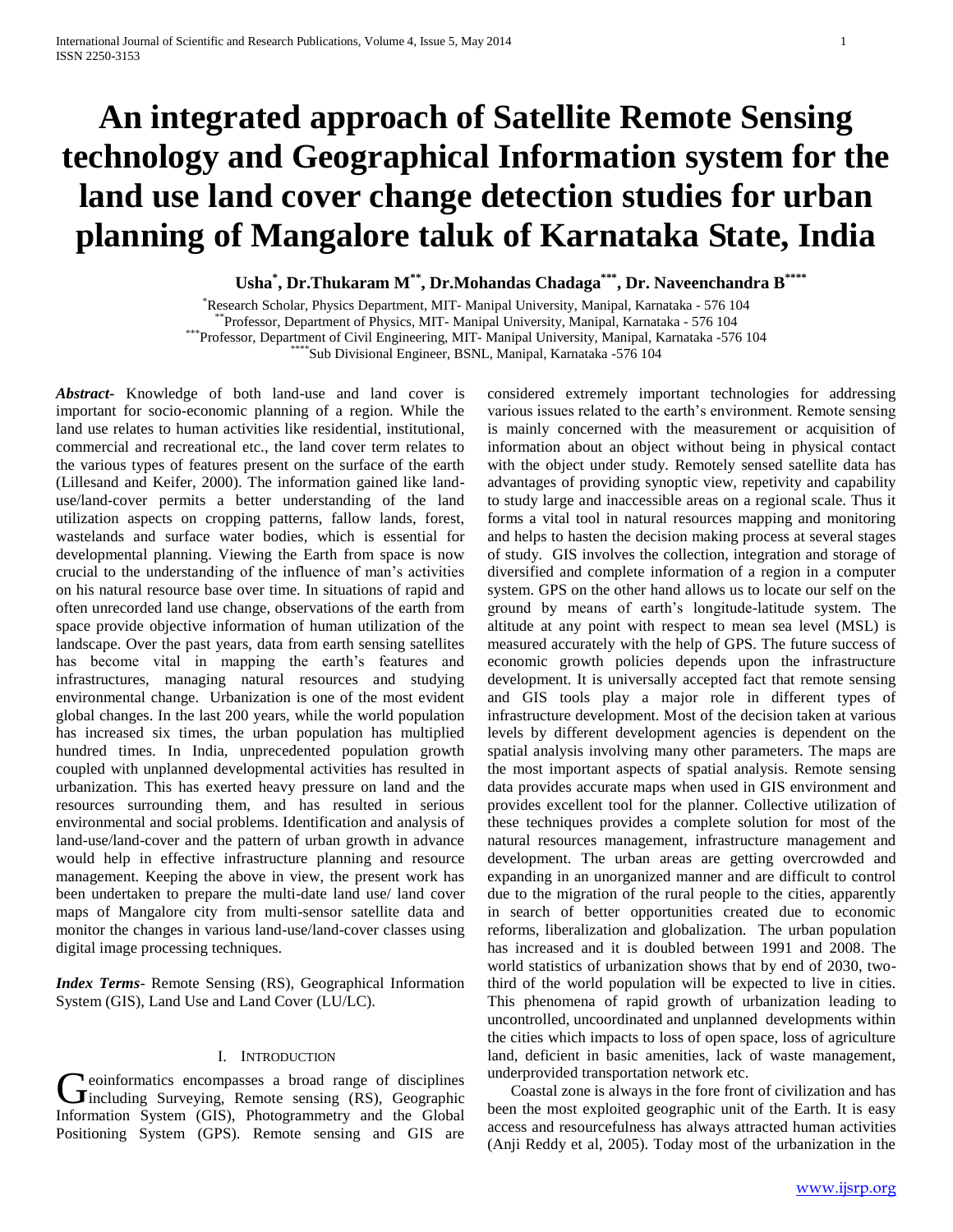world has taken place along the coastal zone. Urbanization is a form of metropolitan growth that is a response to economic, social, and political forces and to the physical geography of an area (Adegoke et al, 2007). The spreading of urban areas has also resulted in loss of natural vegetation and loss of open spaces. Moreover greater infrastructure demand has arisen due to the ever increasing population. As a consequence, the planning and management process in growing urban areas has become more and more complex and difficult. A better understanding of the process of urban growth is very much required for an efficient planning and management of resources. Spatial distribution of land-use/land-cover information and its change is desirable for any planning, management and monitoring programmes at local, regional and national levels (Gupta, 2000). This information not only provides a better understanding of land utilization aspects but also plays a vital role in the formulation of policies and program required for developmental planning. For ensuring sustainable development, it is necessary to monitor the continuous changes in land-use/land-cover pattern over a period of time (Chaurasia et al, 1996). Remote sensing techniques offer benefits in the field of land-use/land-cover mapping and their change analysis. One of the major advantages of remote sensing systems is their capability for repetitive coverage, which is necessary for change detection studies at global and regional scales. Detection of changes in the land-use/land-cover involves use of data sets for at least two periods (Jensen, 1986). With the availability of multi-sensor satellite data at very high spatial, spectral and temporal resolutions, it is now possible to prepare updated and accurate land-use/land-cover map in less time, at lower cost and with better accuracy. The main objective of the present research work is to analyze the impact of urbanization due to change in various land cover types of Mangalore taluk for the environmental management. This research study also used to identify the spreading of urban areas which contributes to climate change using the temperature distribution maps with spatial extent.

 Because of its synoptic view and repetitive coverage, the satellite images are being considered as one of the best tools for urban environment studies. Mangalore city is situated along the southern Karnataka coast and is developing at an alarming rate due to the set up of various mega industries, chemicals and fertilizer industries and ports. Rapid urbanization has significant influence on different aspects of the quality of life and research in determining the patterns of urbanization and quantifying their impacts is the need of the hour. Unplanned urbanization an urban sprawl will directly affect the land use and land cover of the area. The changes in land use/cover (LU/LC) include loss of agricultural lands, loss of forest lands, increase of barren area, increase of impermeable surface of the area because of the built up area, etc. Development of land use land cover is very much useful to the city planner and policy makers.

#### II. STUDY AREA

 Mangalore is an important city in Karnataka and is situated on the west coast. After integration the city is developing fast in all directions viz. in the field of education, industry and commerce. Mangalore is one of the rapidly growing cities located along the west-coast of Karnataka with Arabian Sea on the west and with Western Ghats in the east. The Mangalore is the administrative Head quarters of Dakshina Kannada District. The geographical area is  $4770 \text{ km}^2$ , extending between 12° 30' 00'' & 13° 11' 00'' north latitude and 74°,35',00'' & 75°,33',30'' east longitude and it is 99 meters above the mean sea level(MSL) . The city is located in the confluence of Nethravathi and Gurupura rivers. It is bound in the east by the Western Ghats and in the west by the Arabian Sea. The area near sea is covered with coconut gardens. The Upland pediplain area interspersed with low hills between the Western Ghats and the coast, which is moderately cultivated with a considerable extent of fallow land, which can be put to agricultural use. The eastern hilly area in the eastern part of the district is hilly with thick forest cover, which forms part of the Western Ghats. The hills of the area range in elevation from 1200 to 1500m and are capped with gneisses and charnockites. The topography of the city is from plain to undulating with four hilly regions natural valleys within the city. The ambient temperature varies minimum from 17ºc to a maximum 37ºc.

 Mangalore city is mainly drained by Netravati and Gurupur Rivers. The latest urban population is 4, 99,487 (Census report India 2011). Agriculture is the main activity of the people in the district. The net sown area comprises 28% of the total geographical area. Major crops are paddy, arecanut, coconut, cashew nut, rubber and vegetables. About 57% of the net sown area is irrigated by different sources. Groundwater irrigates about 75% of the irrigated area and the remaining is by surface water sources. The major soil types are alluvium and lateritic soils and predominant geological formations comprises of Gneisses, Schists, Granites charnockites, laterites and alluvium. About 85% of the annual rainfall occurs during the monsoon months. Post monsoon season yields about 8% and the balance of annual rainfall is from December to March. This district on the west coast of India experiences a typical maritime climate. The district is marked by heavy rainfall, high humidity and oppressive weather in hot season. Generally, the weather is hot and humid throughout the year. In the eastern part of the district i.e., along the Western Ghats, the weather is comparatively cooler than in the western coastal areas. Inspite of a good amount of rainfall, there are certain areas experiencing water crisis which need a proper water management strategy. The other major problems of the district are floods and coastal erosion, saline water intrusion along the river courses and coastal plains in different isolated areas and water logging in some isolated patches is also notices in the study area. Mangalore is well connected with all means of transport; Mangalore is having broad gauge railway links to Kerala towards the south, Mumbai towards north and Bengaluru towards east. The city is housing National highway 17, National highway 13 and 48. Due to the Arabian Sea on the west, Mangalore has flourished as India's one of the major port city and is considered as one of all season port. The city is also have all season harbor linked to the other major Harbors of the country and the international ports. It also house an international Airport in Bajpe .Mangalore city shows a north – south direction growth parallel to the sea coast called Ribbon structure development i.e. dense built up area on either side of the NH, which has been observed especially along the Mangalore-Udupi National highway.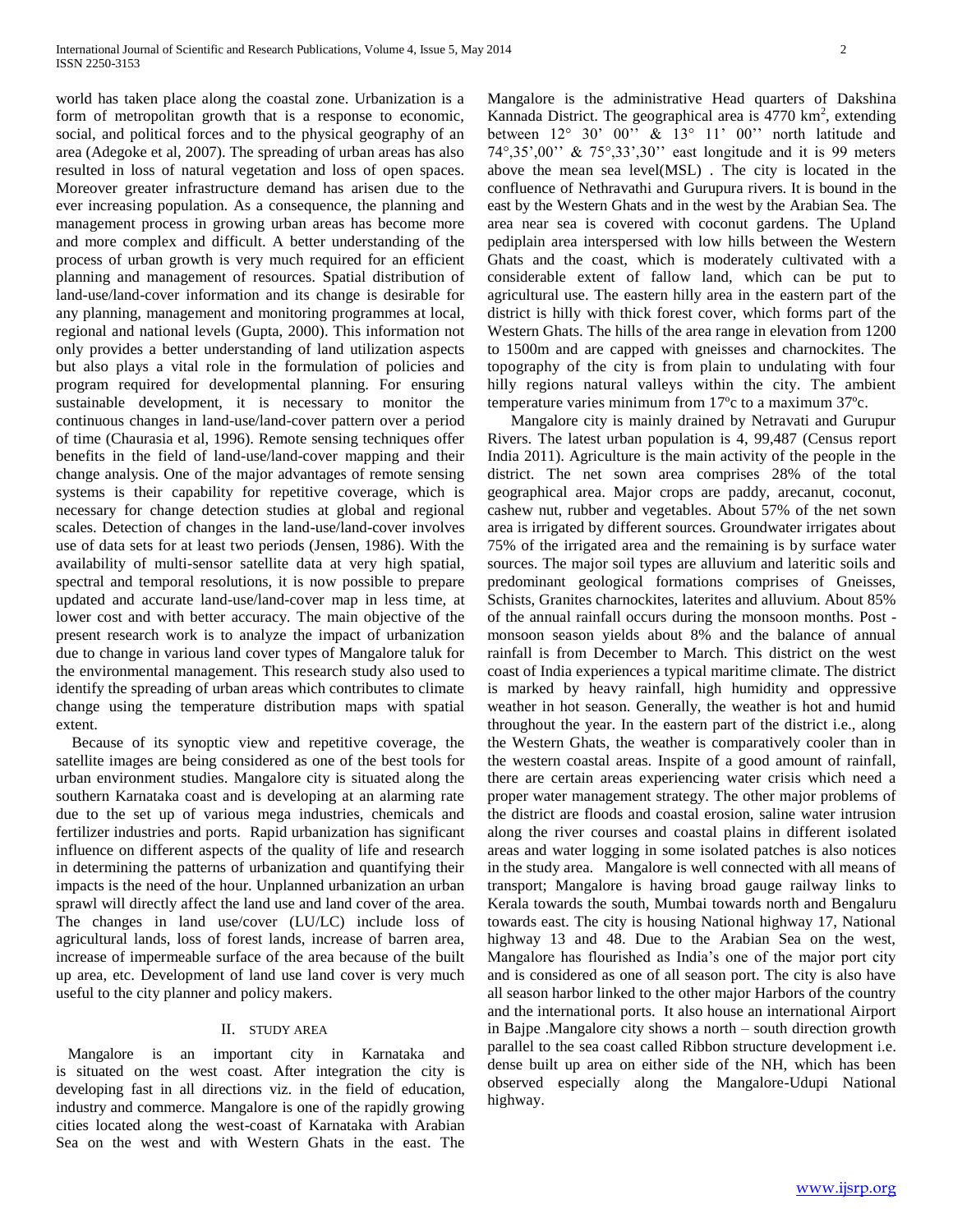

**Figure 1 Location map of the study area**



**Figure 3 Synoptic view of study area- A viewfrom IRS LISS-III**

### III. MATERIAL AND METHODS

 The work has been carried out by using Survey of India topographical maps and Indian Remote Sensing Satellite data products. An attempt has been made in this direction to map the sprawling trends and changes in the urban area using topographical maps, IRS-LISS III plus PAN merged data, IRS-P6 and World View data (2010). A detailed Land use land cover analysis and the digital map of the city are generated. LISS –III (2006) and World view (2010) stereo images have been analyzed using ERDAS imagine 8.5 software package and ortho-images have been generated. Various image processing techniques like contrast stretching, band rationing, principal component analysis

and Fourier transformation has been employed and the detailed maps showing the urban environment of Mangalore is generated.

 High Resolution IRS LISS-III data and world view images in conjunction with Topographical map of Mangalore is used for the evaluation of growth profile and urban sprawling. Various thematic maps like LU/LC, drainage density, drainage frequency, DEM slope, aspect geo morphology, road network, soil distribution etc have been generated based on ERDAS imagine 8.5 and Super GIS software tools. These maps are then integrated using GIS to suggest the action plan for the effective management of Mangalore urban area. Digital data base showing 23 classification of various land use/land cover is generated for 2006 and 2010 period. The detailed change detection of Mangalore city for the duration of 2006 to 2010 was carried out as per the flow chart fig.3. The research work has been further extended to explore the possibility of using various digital image processing techniques such as image fusion change detection and Edge detection techniques for the urban study. Various algorithms for these areas were evaluated using MATLAB 7 software.



# **Figure 4 Flow chart showing the methodology adopted for the study**

 The land use analysis was carried out with supervised classification scheme with selected training data. The supervised classification approach is adopted as it preserves the basic land cover characteristics through statistical classification techniques using a number of well-distributed training pixels. Maximum Likelihood (Anji Reddy et al., 1996) algorithm is a common, appropriate and efficient method in supervised classification techniques by using availability of multi-temporal "ground truth"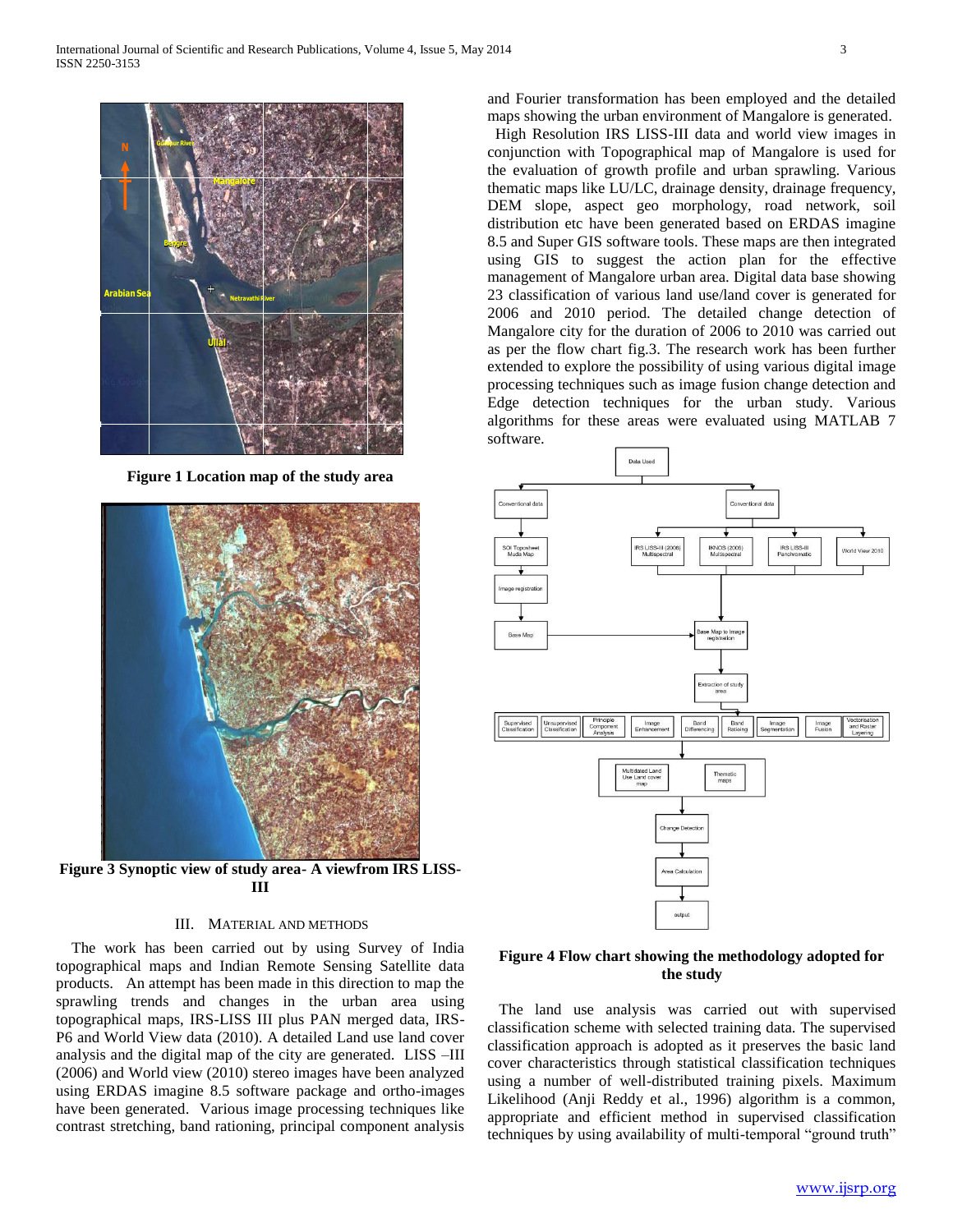information to obtain a suitable training set for classifier learning. Supervised training areas are located in regions of homogeneous cover type. All spectral classes in the scene are represented in the various subareas and then clustered independently to determine their identity. The following classes of land use were examined: built-up, water, cropland, fallow land, open space or barren land, and forest. Such quantitative assessments, will lead to a deeper and more robust understanding of land-use and land-cover changes and to more appropriate policy intervention. The image enhancement techniques like edge detection, filters, manipulation of contrast and brightness, histogram equalization etc. was performed by using different combinations for best image contrast. Standard false colour composite (FCC) image of the catchment area was prepared using bands 2, 3 and 4 of IRS-P6 and discrimination of features was made by visual interpretation on this image. The interpretation key was based on the relationships between ground features and image elements like texture, tone, shape, location, and pattern. In order to provide higher resolution of base image (IRS1C-LISS III), panchromatic (PAN) image was fused with multispectral LISS–III image. In this process, a portion of high resolution PAN band, which corresponds to an area of interest (AOI) in the multi-spectral LISS–III image, was extracted. Thereafter, both the images were co-registered and LISS-III image was resampled for merging with PAN image. Merging or image fusion was done by spatial enhancement module in Erdas Imagine 9.1.

### IV. RESULTS AND DISCUSSIONS

 Multi resolution data acquired at regular intervals have been useful in mapping and monitoring the changes in LULC. The collection of remotely sensed data covering larger spatial extent enables the analyses of changes at local, regional and global scales over time. This also provides an important link between intensive, localized ecosystem management and sustainable planning and it presents a synoptic view of the landscape at low cost. Remote sensing data along with GPS (Global positioning system) help in effective land cover analysis (Naveenchandra e*t al,* 2009). Successful utilization of remotely sensed data for land cover and land use change detection requires careful selection of appropriate data set. Good quality of RS data, strict geometric registration and radiometric normalization, and suitable training data selection are important for successful implementation of the LULC change detection.

 The land-use/land-cover maps prepared using the above methodology is shown in Figure 4 and 5. The satellite remote sensing data for the year 2010 provided the recent information about the land-use pattern in the area. Entire study area has got 50 villages/Satellite towns, land use/ land cover information is extracted for all the villages and village wise change analysis has been carried out. The areas of each class for the years 2006 and 2010 have been compiled and are represented in Table 1.



**Figure 4 shows the Land use Land cover map of 2006 generated based on IRS 1D LIS-III + PAN merged data**



**Figure 5 shows the Land use Land cover map of 2010 generated based on world view data**

 The area of each class for the years 2006 and 2010 has been compiled and the captured results are represented in tabular and pi chart forms. LU/LC change detection for the year of 2006 and 2010 is complied and shown in Figure 6 and 7 respectively.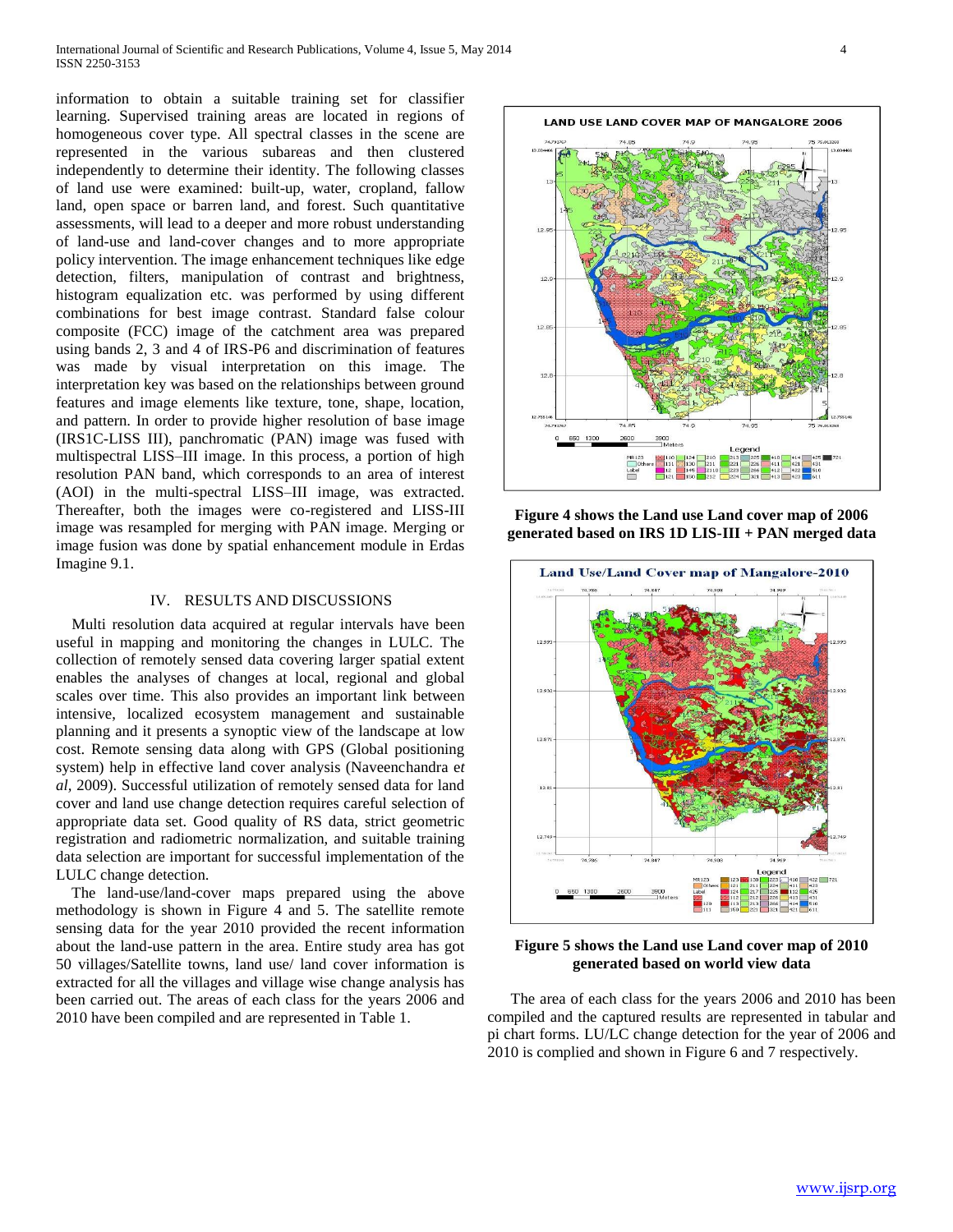



**Figure 7 Pi-Chart-2 on LU/LC area based on 2010 data**

# V. CONCLUSIONS

 Change Detection (CD) is the process of identifying and examining temporal and spectral changes in signals. Detection and analysis of change provide valuable information of possible transformations in a scene. This will be useful for the effective analysis of Land use land cover .The change detection techniques were applied and an object-based supervised classification was used as a cross-classification to determine 'from–to' change which enabled assessment of the techniques. Multispectral images of different scenarios are collected and used to test and validate the methods presented in the study. Images were geometrically, atmospherically and radio-metrically corrected. The total area occupied by the built up land use category in 2006 was only 179.2 which have been increased to about 261sq.ft in 2010. Rapid growth in population and number of residential buildings has been reported from each village of the study area.

Kankanady village has under gone major (Maximum) change of 29.78% in built-up land.

| Sl.No.                  | $22.7876$ m sam ap nan<br><b>Class Name</b> | Area in 2006 |        | Area in 2010 |        | <b>Change 2006-10</b> |          |
|-------------------------|---------------------------------------------|--------------|--------|--------------|--------|-----------------------|----------|
|                         |                                             | in sq.km     | % Area | In sq.km     | % Area | In sq.km              | % Area   |
| 1                       | Crop Land                                   | 323.26       | 38.67  | 147.81       | 17.68  | $-175.45$             | $-20.99$ |
| $\overline{2}$          | <b>Agricultural Plantation</b>              | 174.74       | 20.90  | 96.93        | 11.59  | $-77.81$              | $-9.31$  |
| $\overline{\mathbf{3}}$ | Acacia Planatation                          | 0.60         | 0.07   | 0.52         | 0.06   | $-0.07$               | $-0.01$  |
| 4                       | <b>Cashew Planation</b>                     | 6.85         | 0.82   | 5.57         | 0.67   | $-1.28$               | $-0.15$  |
| 5                       | Casurinas Plantation                        | 4.26         | 0.51   | 3.01         | 0.36   | $-1.25$               | $-0.15$  |
| 6                       | Mangroove                                   | 0.76         | 0.09   | 0.55         | 0.07   | $-0.21$               | $-0.03$  |
| 7                       | <b>Eucalyptus Plantation</b>                | 0.14         | 0.02   | 0.12         | 0.01   | $-0.02$               | 0.00     |
| 9                       | <b>Areca</b> nut Plantation                 | 0.75         | 0.09   | 1.03         | 0.12   | 0.28                  | 0.03     |
| 10                      | mixed Plantation                            | 12.23        | 1.46   | 8.54         | 1.02   | $-3.69$               | $-0.44$  |
| 11                      | <b>Most Deciduous</b>                       | 21.34        | 2.55   | 15.35        | 1.84   | $-5.99$               | $-0.72$  |
| 12                      | <b>Rubber Plantation</b>                    | 0.34         | 0.04   | 0.42         | 0.05   | 0.08                  | 0.01     |
| 13                      | Barren rocky                                | 17.49        | 2.09   | 12.40        | 1.48   | $-5.09$               | $-0.61$  |
| 14                      | Semi Evergreen                              | 9.05         | 1.08   | 6.23         | 0.75   | $-2.82$               | $-0.34$  |
| 15                      | Sandy area                                  | 0.47         | 0.06   | 0.38         | 0.05   | $-0.09$               | $-0.01$  |
| 16                      | Scrub forest                                | 21.52        | 2.57   | 16.72        | 2.00   | $-4.80$               | $-0.57$  |
| 17                      | Scrub land                                  | 7.83         | 0.94   | 6.02         | 0.72   | $-1.81$               | $-0.22$  |
| 18                      | <b>Water Bodies</b>                         | 10.97        | 1.31   | 10.99        | 1.31   | 0.02                  | 0.00     |
| 19                      | Residential/Flats bulit-up                  | 97.94        | 11.72  | 192.87       | 23.07  | 94.93                 | 11.36    |
| 20                      | Commercial built-up                         | 56.25        | 6.73   | 142.96       | 17.10  | 86.71                 | 10.37    |
| 21                      | Industrial built-up                         | 43.02        | 5.15   | 129.75       | 15.52  | 86.73                 | 10.37    |
| 22                      | Park/Play Ground                            | 2.63         | 0.31   | 2.84         | 0.34   | 0.21                  | 0.03     |
| 23                      | <b>Public Utilities</b>                     | 1.23         | 0.15   | 2.95         | 0.35   | 1.72                  | 0.21     |
| 24                      | ansportation and Communicat                 | 23.17        | 2.77   | 32.86        | 3.93   | 9.69                  | 1.16     |
|                         | <b>Total</b>                                | 836.84       | 100.00 | 836.84       | 100.00 |                       |          |

# **Table 1 shows Change in the spatial extent of Land Use/Land Cover of Mangalore Taluk during the years 2006 and 2010**

Kankanady village has under gone major (Maximum) change of 29.78% in built-up land. This is due to the major commercial and residential initiatives taken by the real estate companies/agencies. The second major change is noticed in villages like Derebail (21.40%) and Katipalla (20.57%). Mangalore urban area (Comprises of 6 election wards) has under gone a change of 23.16%. Kavoor although located very close to the major industries, has under gone very small change of 1.70%, mainly because of the rugged/undulating terrain conditions of the area. The National highway and the railway lines viz Mangalore-Bombay and Mangalore-Hassan pass through this planning dist. Commercial activity is observed on either side of the National highway. In the year of 2006, the construction activities of MRPL resulted in many temporary structures and living quarters for construction labours. This has resulted in an increase of builtup land in 2010. It has been further observed that the urban development is taking place at an alarming rate mainly at the outer fringes of Mangalore city and along the National Highway No 17 connecting Managlore-Udupi sector. This is a closely built area dominated by Residential, Public and semipublic and Industrial uses. Significant increase of about 31.97% was noticed in the Local Planning Area under built-up land-use.

 Rapid urbanization has significant influence on different aspects of the quality of life and research in determining the patterns of urbanization and quantifying their impacts is the need of the hour. Unplanned urbanization an urban sprawl will directly affect the land use and land cover of the area. The changes in land use/cover (LU/LC) include loss of agricultural lands, loss of forest lands, increase of barren area, increase of impermeable surface of the area because of the built up area, etc. Development of land use land cover is very much useful to the city planner and policy makers. An attempt is also made to study the temperature variation in regional scale using MODIS satellite data to analyse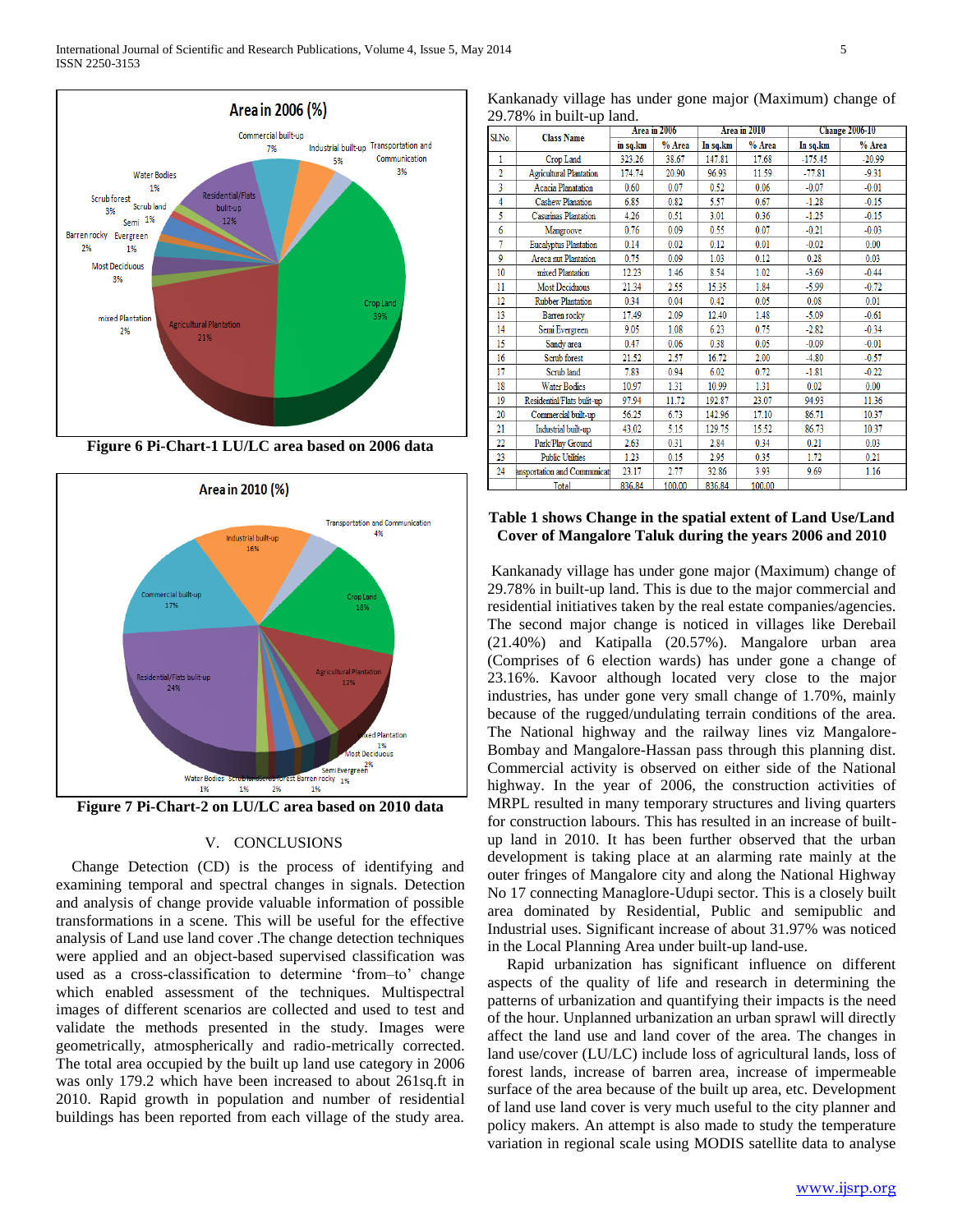the contribution of urbanization affects the temperature distribution of the study area. It is found that mangalore urban areas have higher temperature regions compared to mangalore rural region. Impervious surfaces are surfaces that don't absorb water easily, such as roads, roofs, parking lots, and sidewalks. Land surface temperatures tend to be higher and more variable than air temperatures, but the two generally vary in sync with each other. It is evident from the present study urban heat island is a relative measure comparing the temperature of the urban core to the surrounding area as a result, the condition of the rural land around the city also matters for the drastic temperature difference (Usha et al, 2013).

 The temperature variation of the study area with spatial distribution during the day in global scale for 2 years has been compared in figure. After studying the variation, higher temperature regions are located by narrowing temperature ranges. In order to study Urban heat Islands developed in the study area the higher temperature regions map with peak temperature regions are focused in figure 8-9 during the years 2000 and 2012. Higher-resolution and less frequent thermal infrared observations from Landsat might be used to understand the spatial variation within coarser-resolution observations made by MODIS. So there is an urgent need to study and implement proper planning and management of built up areas in the Mangalore region. The future scope of this work would look into generating the images of urban growth under different scenarios to understand any threat to natural resources and ecosystem.



**Figure 8 shows Temperature variations with spatial extent during 2006 in regional scale (day)**



**Figure 9 shows Temperature variations with spatial extent during 2012 in regional scale (day)**

#### **REFERENCES**

- [1] Adegoke, J.O., Pielke R. A., Carleton, A.M., 2007. Observational and modeling studies of the impact of agriculture-related land use change on climate in the central U.S. Agric. For. Meteorol., 142, 203-215.
- [2] Anji Reddy. M, and K.M. Reddy, 1996, Performance analysis of IRS bands for land use/land cover classification system using maximum likelihood classifier, International Journal of Remote Sensing Vol.17, No.13, pp 2505- 2515
- [3] Barlage, M., Zeng, X., 2004. The effects of observed fractional vegetation cover on the land surface climatology of the community land model. J. Hydrometeorol., 5, 823–830.
- [4] Bernstein and Ferneyhough, D.G., 1975, Digital Image Processing, Photogrammetry Engineering and Remote Sensing Vol.41, pp146-576
- [5] Chaurasia, R., Loshali, D.C., Dhawliwal, S.S., Minakshi, Sharma, P. K., Kudrat, M. and Tiwari, A. K. (1996) Land use change analysis for agriculture management – a case study of Tehsil Talwandi Sabo, Punjab, Photonivachk, Journal of the Indian society of remote sensing, 24, 122-130
- [6] Gupta, H. S., (2000) Spatial urban model for environmental planning, ISPRS, Commission IV, WG IV/1.
- [7] Jensen. J. R. (1986) Introductory Digital Image Processing, Prentice Hall, New Jersey.
- [8] Lillesand T. M. and Kiefer R. W., 1996."Remote Sensing and Image Interpretation" John Wiley & Sons, Inc., 3rd Edition.
- [9] Naveenchandra.B, K.N.Lokesh, Usha, Gangadhara Bhat; 2009, Importance of Geology and Soil survey for Mobile Communication Site planning using RS/GIS, Proceedings of the International Conference of the Infrastructure development on expansive soils, INDEX-09, pp 561-570.
- [10] Usha, Thukaram, M., MohandasChadaga and Naveenchandra,B.,(2014) Urbanization study with Land Use/ Land Cover change detection for the environmental impact on climate change using Remote Sensing and GIS Technology (A case study of Udupi Taluk, Karnataka State, India),International Journal of geoinformatics (communicated)